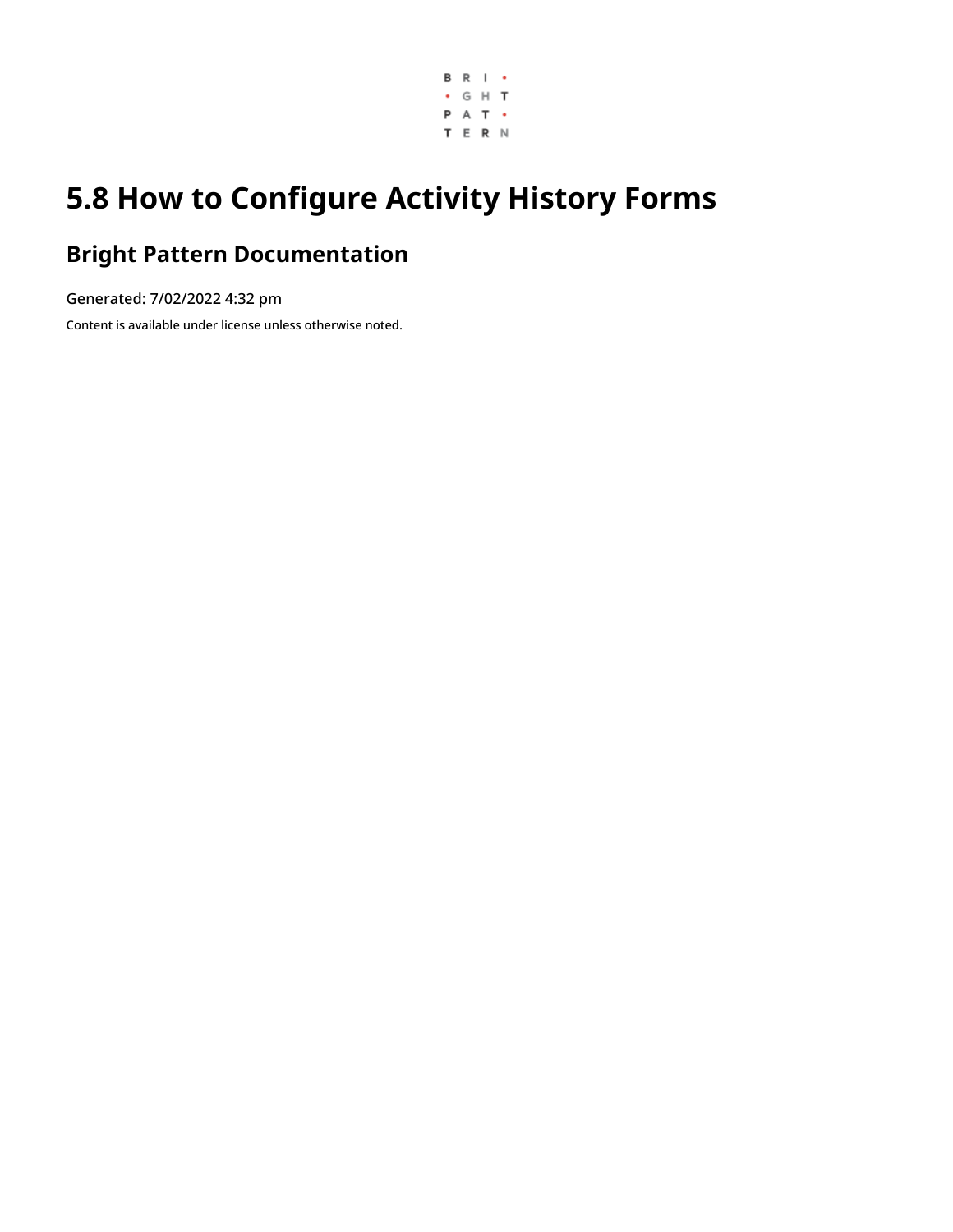## **Table of Contents**

<span id="page-1-0"></span>

| <b>Table of Contents</b>                | $\overline{c}$ |
|-----------------------------------------|----------------|
| List                                    | $\overline{3}$ |
| <b>Field Properties</b>                 | 3              |
| Edit Mode Style                         | 4              |
| Label                                   | 5              |
| Hint text for empty field               | 5              |
| Data field                              | 5              |
| Items                                   | 5              |
| Options                                 | 6              |
| Editable                                | 6              |
| Required<br>Initial value               | 6<br>6         |
| Custom reporting field                  | 6              |
| Export in campaign results              | 6              |
| Position in campaign results            | 6              |
| List                                    | 6              |
| <b>Field Properties</b>                 | 7              |
| Edit Mode Style                         | 7              |
| Label                                   | 8              |
| Hint text for empty field               | 8              |
| Data field                              | 8              |
| Items                                   | 8              |
| Options                                 | 9              |
| Editable                                | 9              |
| Required                                | 9              |
| Initial value<br>Custom reporting field | 9<br>9         |
| Export in campaign results              | 9              |
| Position in campaign results            | g              |
|                                         |                |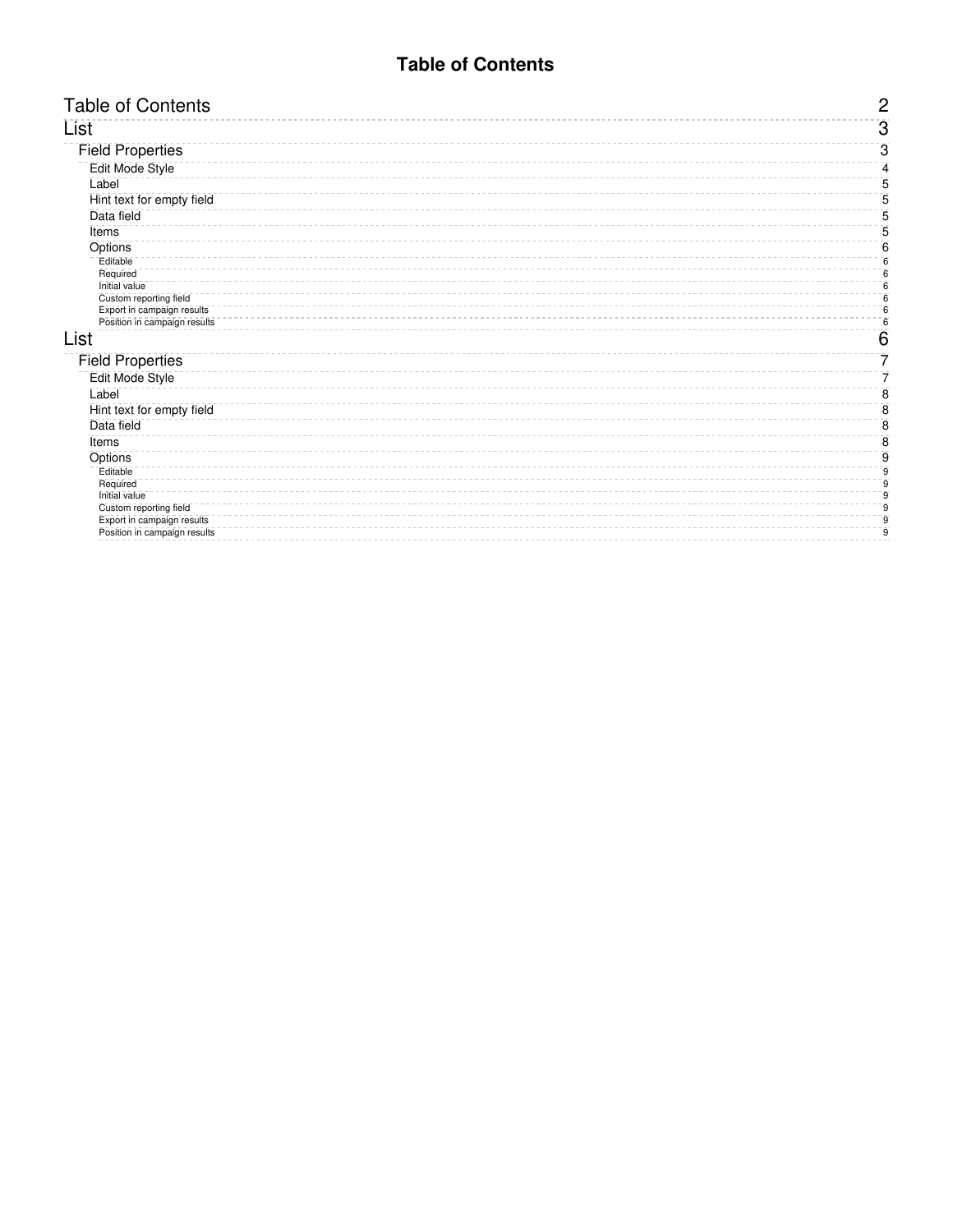- 1. REDIRECT [5.3:Contact-center-administrator-guide/CaseandContactManagement/Forms/ActivityForms](https://help.brightpattern.com/5.3:Contact-center-administrator-guide/CaseandContactManagement/Forms/ActivityForms)
- 1. REDIRECT [5.3:Contact-center-administrator-guide/CaseandContactManagement/CustomFields](https://help.brightpattern.com/5.3:Contact-center-administrator-guide/CaseandContactManagement/CustomFields)
- 1. REDIRECT [5.3:Contact-center-administrator-guide/CaseandContactManagement/Forms/ActivityForms](https://help.brightpattern.com/5.3:Contact-center-administrator-guide/CaseandContactManagement/Forms/ActivityForms)

# <span id="page-2-0"></span>**List**

The *List* control places a list on a form. In Preview mode, this control appears as shown.



List on a form

## <span id="page-2-1"></span>**Field Properties**

Once you have placed the control onto your form canvas, you can edit the field properties by clicking the pencil icon on the component. The field properties are described as follows.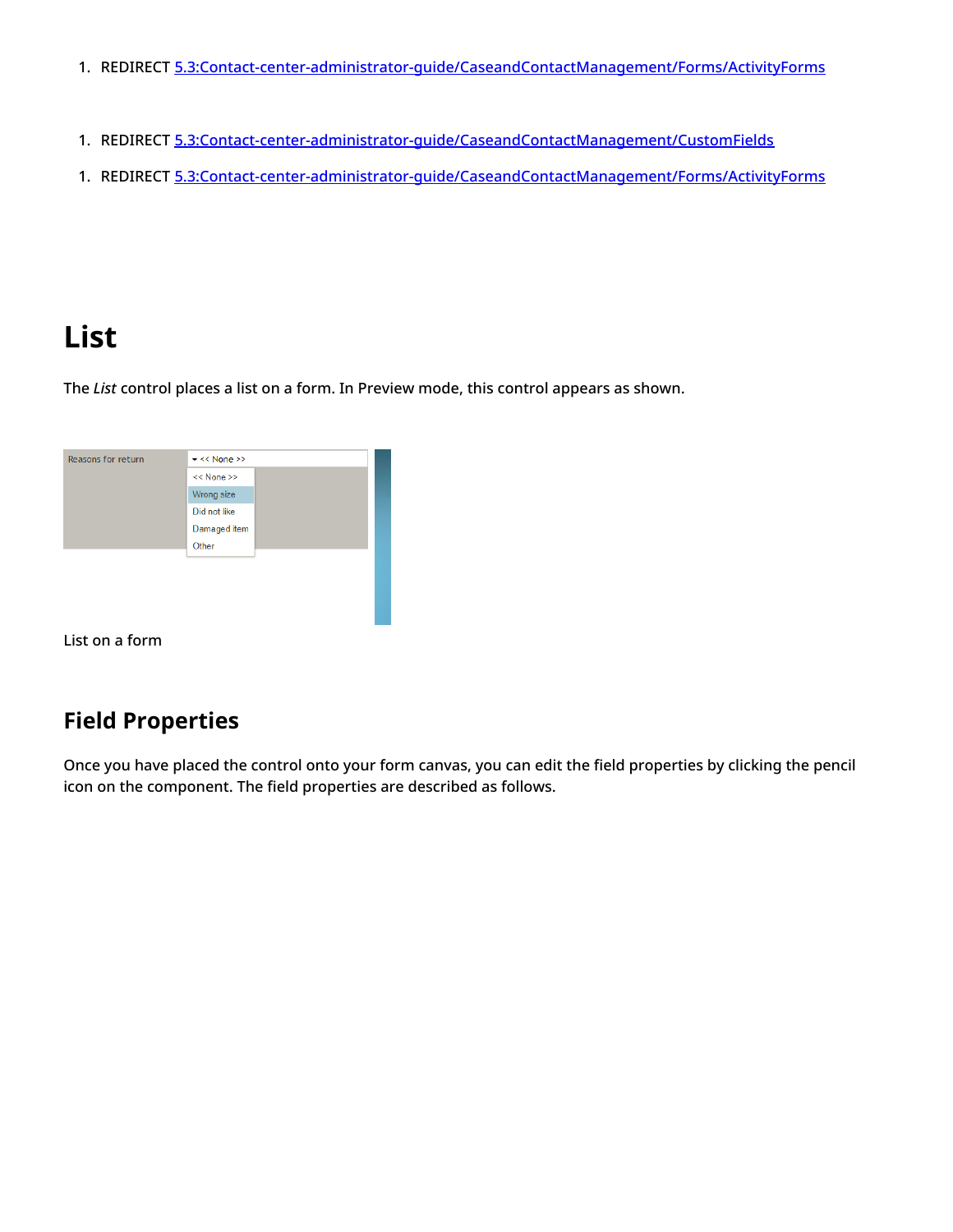| <b>List Field Properties</b><br>$\pmb{\times}$             |                                                     |                                       |  |  |
|------------------------------------------------------------|-----------------------------------------------------|---------------------------------------|--|--|
|                                                            | Dock to main window                                 |                                       |  |  |
| Edit Mode Style                                            | <b>Text</b>                                         | Add / Edit<br>$\overline{\mathbf{v}}$ |  |  |
| Label                                                      | Reasons for return                                  |                                       |  |  |
| Hint text for empty field                                  | Why return this item?                               |                                       |  |  |
| Data field                                                 |                                                     | \$()                                  |  |  |
| <b>Items</b>                                               | Wrong size<br>Did not like<br>Damaged item<br>Other | <b>Edit List Items</b>                |  |  |
| <b>Options</b>                                             |                                                     |                                       |  |  |
| Editable                                                   | $\overline{\mathcal{L}}$                            |                                       |  |  |
| Required                                                   | $\mathcal{A}$                                       |                                       |  |  |
| Initial value                                              |                                                     |                                       |  |  |
|                                                            |                                                     |                                       |  |  |
| Custom reporting field                                     | <b>None</b>                                         | v                                     |  |  |
| Export in campaign results<br>Position in campaign results | □                                                   |                                       |  |  |
|                                                            |                                                     |                                       |  |  |
|                                                            |                                                     |                                       |  |  |
|                                                            | OK<br>Cancel                                        |                                       |  |  |

List properties

## <span id="page-3-0"></span>**Edit Mode Style**

*Edit Mode Style* is the common property that allows you to select, edit, or add a [style](https://help.brightpattern.com/index.php?title=5.8:Form-builder-reference-guide/CreatingNewForms&action=edit&redlink=1) for this form control. For example, you may select "Text" from the selector, and click **Add / Edit** to change the style (e.g., text, font, color, etc.) of the list fields displayed on the form.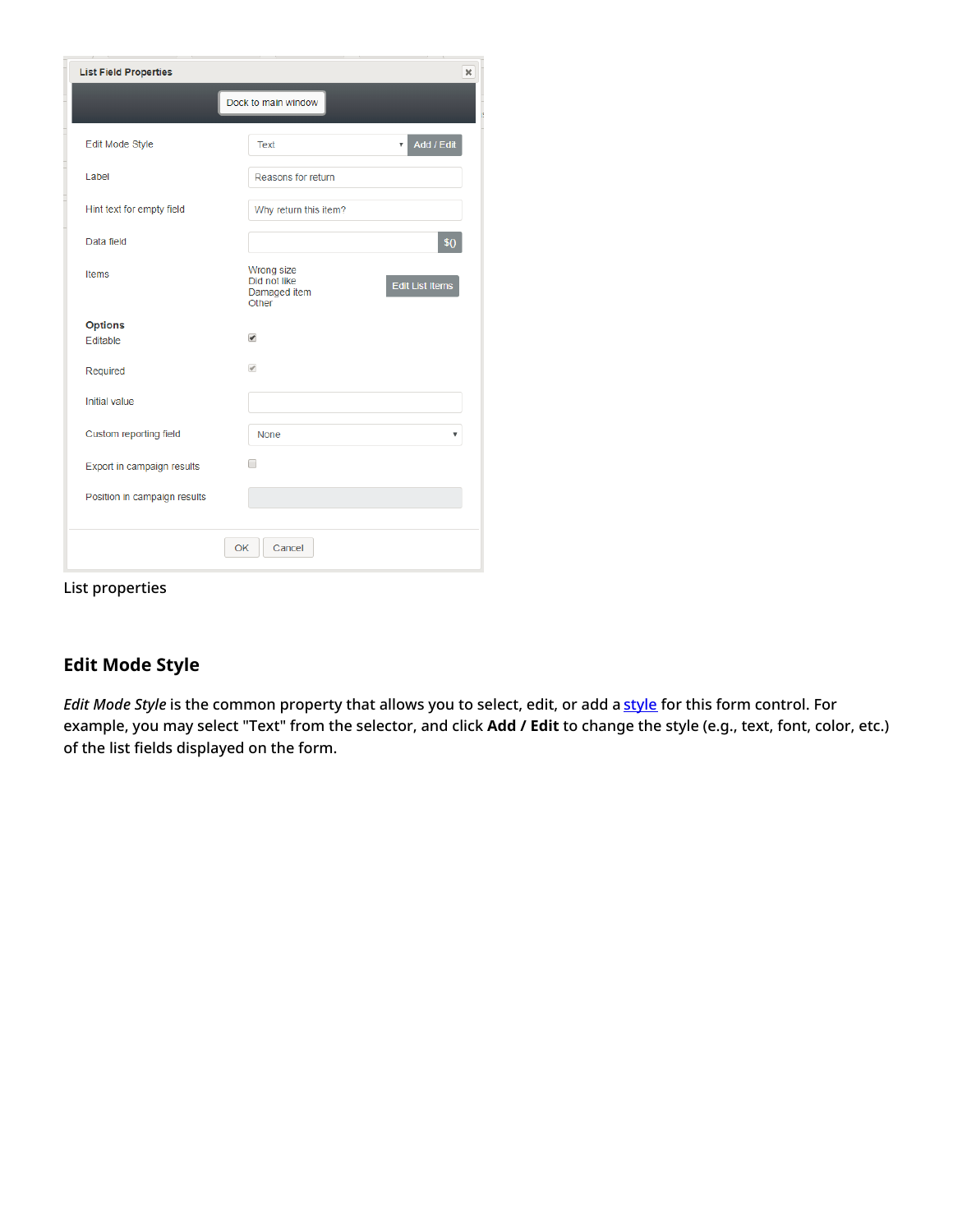| <b>List Field Properties</b> |                                                     | $\mathcal{R}$          |            | Edit Style >> Text       |                     | $\pmb{\times}$            |
|------------------------------|-----------------------------------------------------|------------------------|------------|--------------------------|---------------------|---------------------------|
|                              | Dock to main window                                 |                        | <b>SOI</b> | Cell background<br>color | #FFFFFFF            |                           |
| Edit Mode Style              | <b>Text</b>                                         | Add / Edit             |            | <b>Text</b><br>Font      | <b>Trebuchet MS</b> | $\boldsymbol{\mathrm{v}}$ |
| Label                        | Reasons for return                                  |                        |            | Font Weight              | Normal              | $\boldsymbol{\mathrm{v}}$ |
| Hint text for empty field    | Why return this item?                               |                        |            | Font size, px            | 14                  |                           |
| Data field                   |                                                     | \$0                    |            | <b>Text color</b>        | #000000             | ■                         |
| Items                        | Wrong size<br>Did not like<br>Damaged item<br>Other | <b>Edit List Items</b> |            | <b>Text alignment</b>    | Left                | $\overline{\mathbf{v}}$   |
| <b>Options</b>               |                                                     |                        |            | Underlined               | $\Box$              |                           |
| Editable                     | $\overline{\mathscr{L}}$                            |                        |            | <b>Border</b>            |                     |                           |
| Required                     | $\overline{\mathscr{L}}$                            |                        |            | Thickness, px            | 1                   |                           |
| <b>Initial value</b>         |                                                     |                        |            | Color                    | #CDCDCD             | п                         |
| Custom reporting field       | <b>None</b>                                         | $\overline{\mathbf v}$ |            | <b>Style</b>             | Solid               | $\boldsymbol{\mathrm{v}}$ |
| Export in campaign results   | $\Box$                                              |                        |            | Save As                  | Cancel              |                           |
| Position in campaign results |                                                     |                        |            |                          |                     |                           |
|                              |                                                     |                        |            |                          |                     |                           |
|                              | <b>OK</b><br>Cancel                                 |                        |            |                          |                     |                           |

#### Add / Edit style

### <span id="page-4-0"></span>**Label**

*Label* is the name of this control that will be displayed on the form (e.g., "Reasons for return").

## <span id="page-4-1"></span>**Hint text for empty field**

This text input field is where you enter any text that you wish to display in this control's empty fields. The hint text indicates to the user what kind of text belongs in this field (e.g., "Why return this item?").

### <span id="page-4-2"></span>**Data field**

The *data field* is where you enter a specific variable or select a variable to get and insert data into the List field.

#### <span id="page-4-3"></span>**Items**

The items specified here are provided in the drop-down list on the form. Click**Edit List Items** to edit or add items to the list. The *Edit List Items* dialog pops up.

| $\sim$<br><b>Edit List Items</b> |              |       |              | $\pmb{\times}$ |  |
|----------------------------------|--------------|-------|--------------|----------------|--|
| Label                            | Wrong size   | Value | Wrong size   | <b>Delete</b>  |  |
| Label                            | Did not like | Value | Did not like | <b>Delete</b>  |  |
| Label                            | Damaged item | Value | Damaged item | <b>Delete</b>  |  |
|                                  |              |       |              |                |  |
| <b>OK</b><br>Cancel<br>Add       |              |       |              |                |  |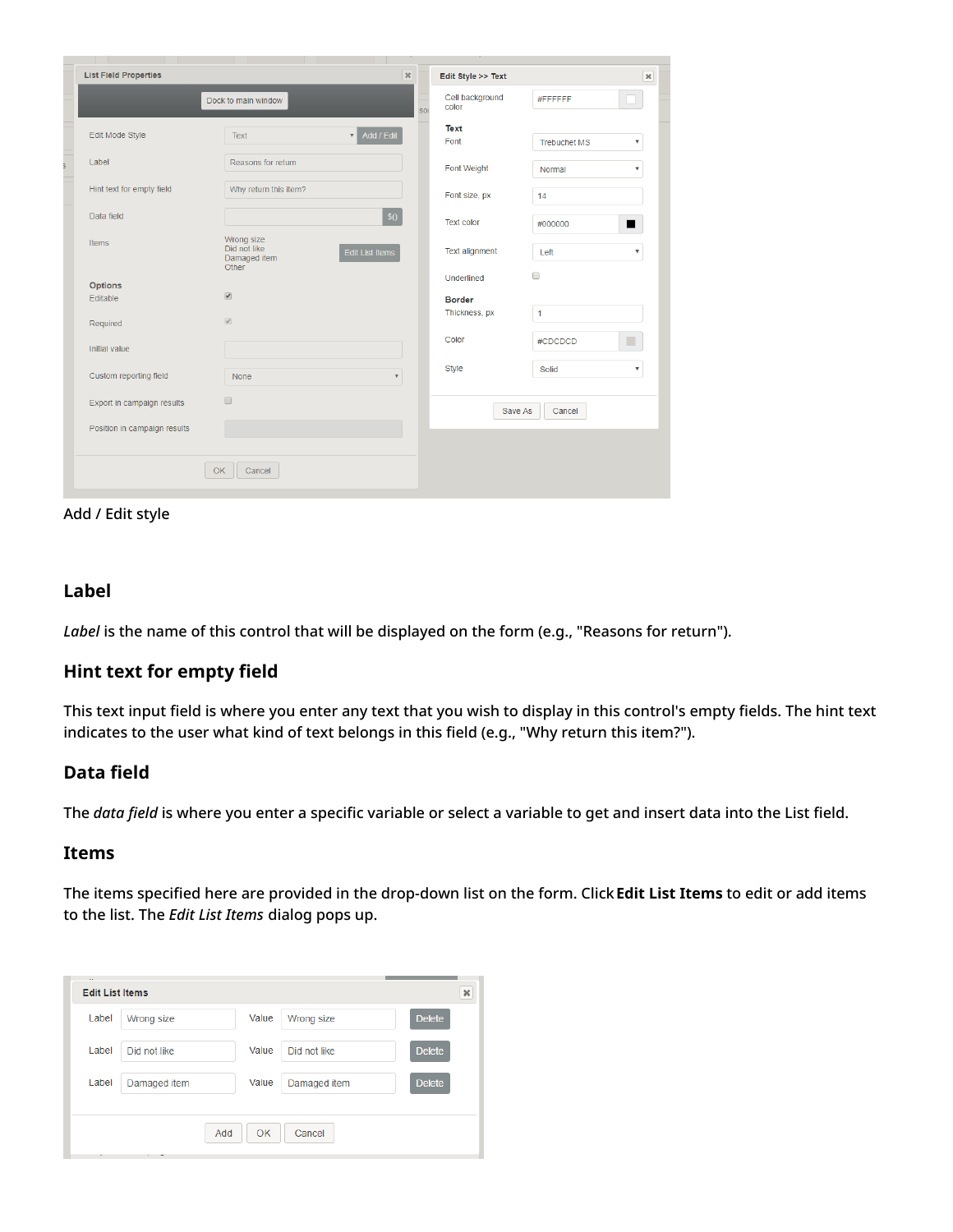#### Edit list items

For each list item, enter the following:

- **Label** The name of the list item (shown on the form)
- **Value** The actual list item not shown in the list on the form

You can modify your list items by clicking the buttons **Add** and **Delete**. Be sure to click **OK** to save your changes.

#### <span id="page-5-0"></span>**Options**

#### <span id="page-5-1"></span>**Editable**

Select this checkbox to allow users to edit the list.

#### <span id="page-5-2"></span>**Required**

Select this checkbox to require users to make a selection from the list. Note that*Required* is enabled only if the field is editable.

#### <span id="page-5-3"></span>**Initial value**

You can indicate the initial value to be shown on the list. This is optional.

#### <span id="page-5-4"></span>**Custom reporting field**

The *Custom reporting field* is the custom [reporting](https://help.brightpattern.com/5.8:Form-builder-reference-guide/HowtoConfigureActivityHistoryForms/?action=html-localimages-export#topic_contact-center-administrator-guide.2Fcustomreportingfields) field created for your contact center (if any). Such a field is unique to your contact center, as it is different from any default fields. If you do not have any custom reporting fields, select **None** from the drop-down list.

#### <span id="page-5-5"></span>**Export in campaign results**

Select this checkbox to export the data collected in the list in your call center's campaign results.

#### <span id="page-5-6"></span>**Position in campaign results**

Indicate the desired position (e.g., "1") for the data collected in the list to be placed in campaign results.

<span id="page-5-7"></span>1. REDIRECT [5.3:Contact-center-administrator-guide/CaseandContactManagement/Forms/ActivityHistoryForms](https://help.brightpattern.com/5.3:Contact-center-administrator-guide/CaseandContactManagement/Forms/ActivityHistoryForms)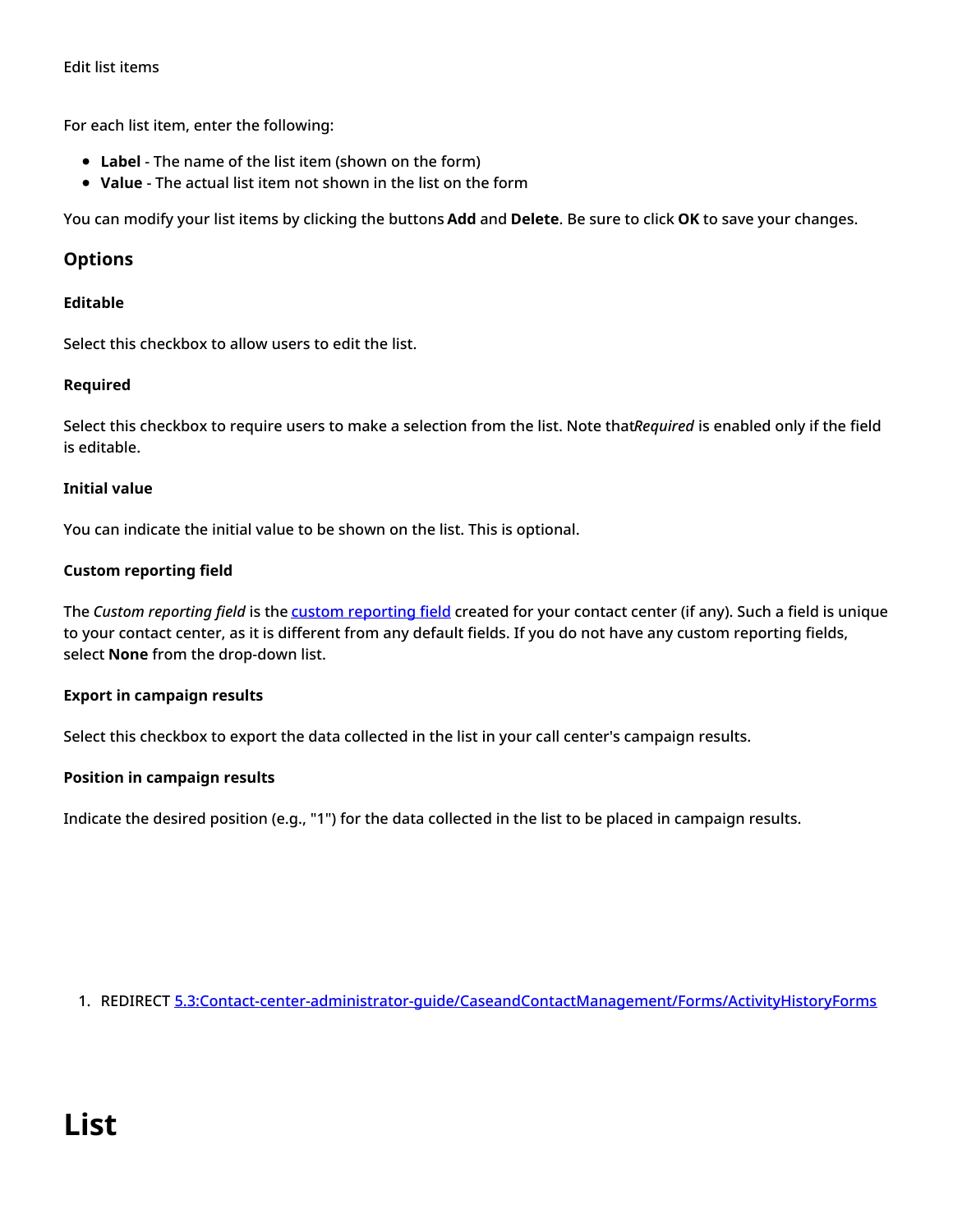The *List* control places a list on a form. In Preview mode, this control appears as shown.



List on a form

## <span id="page-6-0"></span>**Field Properties**

Once you have placed the control onto your form canvas, you can edit the field properties by clicking the pencil icon on the component. The field properties are described as follows.

| <b>List Field Properties</b><br>$\pmb{\times}$ |                                                     |                                       |  |  |  |
|------------------------------------------------|-----------------------------------------------------|---------------------------------------|--|--|--|
|                                                | Dock to main window                                 |                                       |  |  |  |
| Edit Mode Style                                | <b>Text</b>                                         | Add / Edit<br>$\overline{\mathbf{v}}$ |  |  |  |
| Label                                          | Reasons for return                                  |                                       |  |  |  |
| Hint text for empty field                      | Why return this item?                               |                                       |  |  |  |
| Data field                                     |                                                     | \$0                                   |  |  |  |
| <b>Items</b>                                   | Wrong size<br>Did not like<br>Damaged item<br>Other | <b>Edit List Items</b>                |  |  |  |
| <b>Options</b>                                 |                                                     |                                       |  |  |  |
| Editable                                       | $\blacktriangledown$                                |                                       |  |  |  |
| Required                                       | $\overline{\mathscr{A}}$                            |                                       |  |  |  |
| Initial value                                  |                                                     |                                       |  |  |  |
|                                                |                                                     |                                       |  |  |  |
| Custom reporting field                         | <b>None</b>                                         | v                                     |  |  |  |
| Export in campaign results                     | □                                                   |                                       |  |  |  |
| Position in campaign results                   |                                                     |                                       |  |  |  |
|                                                |                                                     |                                       |  |  |  |
|                                                | OK<br>Cancel                                        |                                       |  |  |  |

<span id="page-6-1"></span>List properties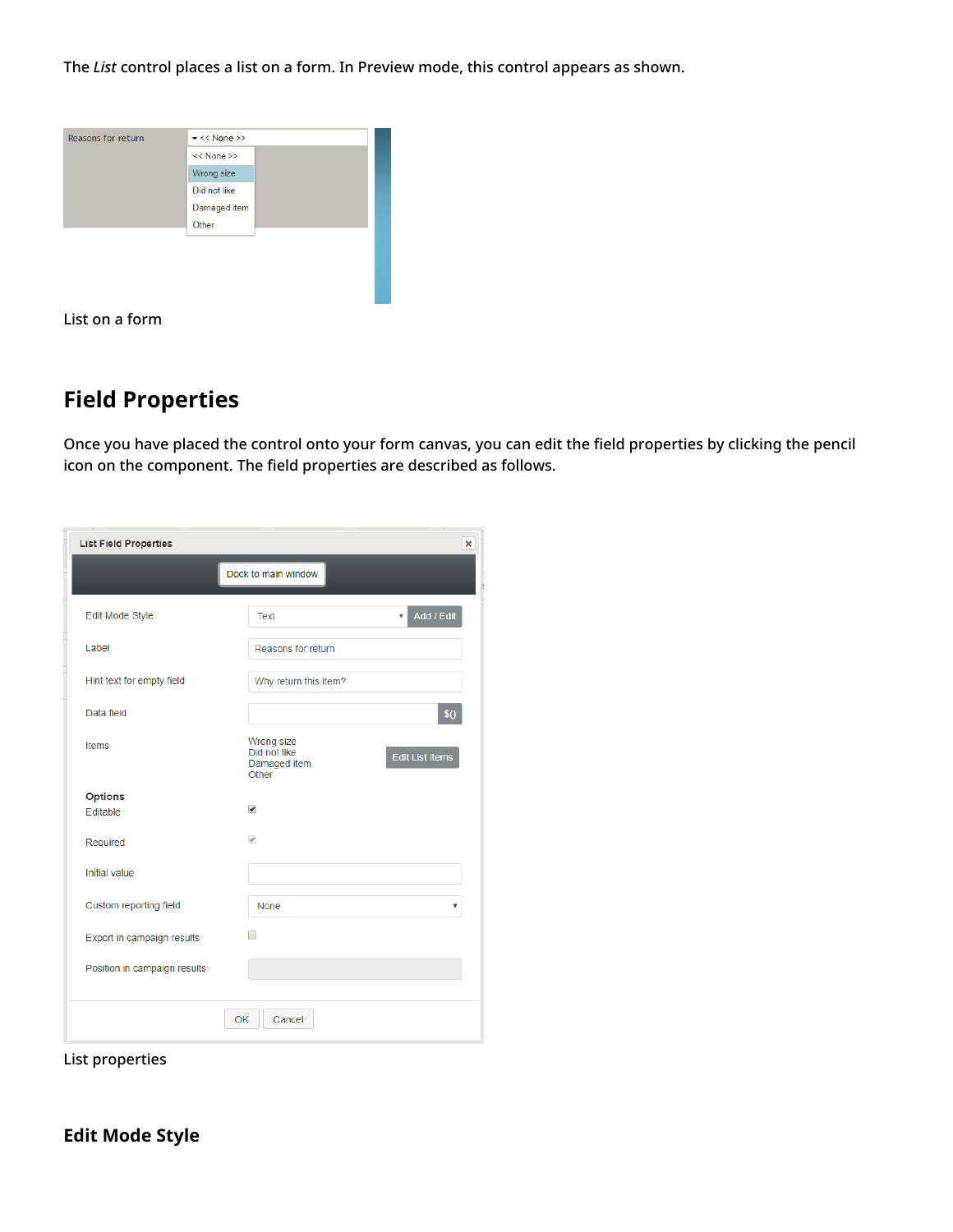*Edit Mode Style* is the common property that allows you to select, edit, or add a [style](https://help.brightpattern.com/index.php?title=5.8:Form-builder-reference-guide/CreatingNewForms&action=edit&redlink=1) for this form control. For example, you may select "Text" from the selector, and click **Add / Edit** to change the style (e.g., text, font, color, etc.) of the list fields displayed on the form.

| <b>List Field Properties</b> | $\boldsymbol{\varkappa}$                                                      |                 | Edit Style >> Text       |                     | $\pmb{\times}$            |
|------------------------------|-------------------------------------------------------------------------------|-----------------|--------------------------|---------------------|---------------------------|
|                              | Dock to main window                                                           | ۳<br><b>SOI</b> | Cell background<br>color | #FFFFFF             |                           |
| Edit Mode Style              | Add / Edit<br>Text                                                            |                 | <b>Text</b>              |                     |                           |
|                              |                                                                               |                 | Font                     | <b>Trebuchet MS</b> | $\overline{\mathbf{v}}$   |
| Label                        | Reasons for return                                                            |                 | Font Weight              | Normal              | $\pmb{\mathrm{v}}$        |
| Hint text for empty field    | Why return this item?                                                         |                 | Font size, px            | 14                  |                           |
| Data field                   | \$0                                                                           |                 | <b>Text color</b>        | #000000             | ■                         |
| Items                        | Wrong size<br>Did not like<br><b>Edit List Items</b><br>Damaged item<br>Other |                 | <b>Text alignment</b>    | Left                | $\boldsymbol{\mathrm{v}}$ |
| <b>Options</b>               |                                                                               |                 | Underlined               | $\Box$              |                           |
| Editable                     | $\overline{\mathcal{L}}$                                                      |                 | <b>Border</b>            |                     |                           |
| Required                     | $\overline{\mathscr{L}}$                                                      |                 | Thickness, px            | 1                   |                           |
| Initial value                |                                                                               |                 | Color                    | #CDCDCD             | П                         |
| Custom reporting field       | None<br>$\overline{\mathbf{v}}$                                               |                 | Style                    | Solid               | $\pmb{\mathrm{v}}$        |
|                              | $\Box$                                                                        |                 |                          |                     |                           |
| Export in campaign results   |                                                                               |                 | Save As                  | Cancel              |                           |
| Position in campaign results |                                                                               |                 |                          |                     |                           |
|                              |                                                                               |                 |                          |                     |                           |
|                              | <b>OK</b><br>Cancel                                                           |                 |                          |                     |                           |

Add / Edit style

## <span id="page-7-0"></span>**Label**

*Label* is the name of this control that will be displayed on the form (e.g., "Reasons for return").

## <span id="page-7-1"></span>**Hint text for empty field**

This text input field is where you enter any text that you wish to display in this control's empty fields. The hint text indicates to the user what kind of text belongs in this field (e.g., "Why return this item?").

## <span id="page-7-2"></span>**Data field**

The *data field* is where you enter a specific variable or select a variable to get and insert data into the List field.

#### <span id="page-7-3"></span>**Items**

The items specified here are provided in the drop-down list on the form. Click**Edit List Items** to edit or add items to the list. The *Edit List Items* dialog pops up.